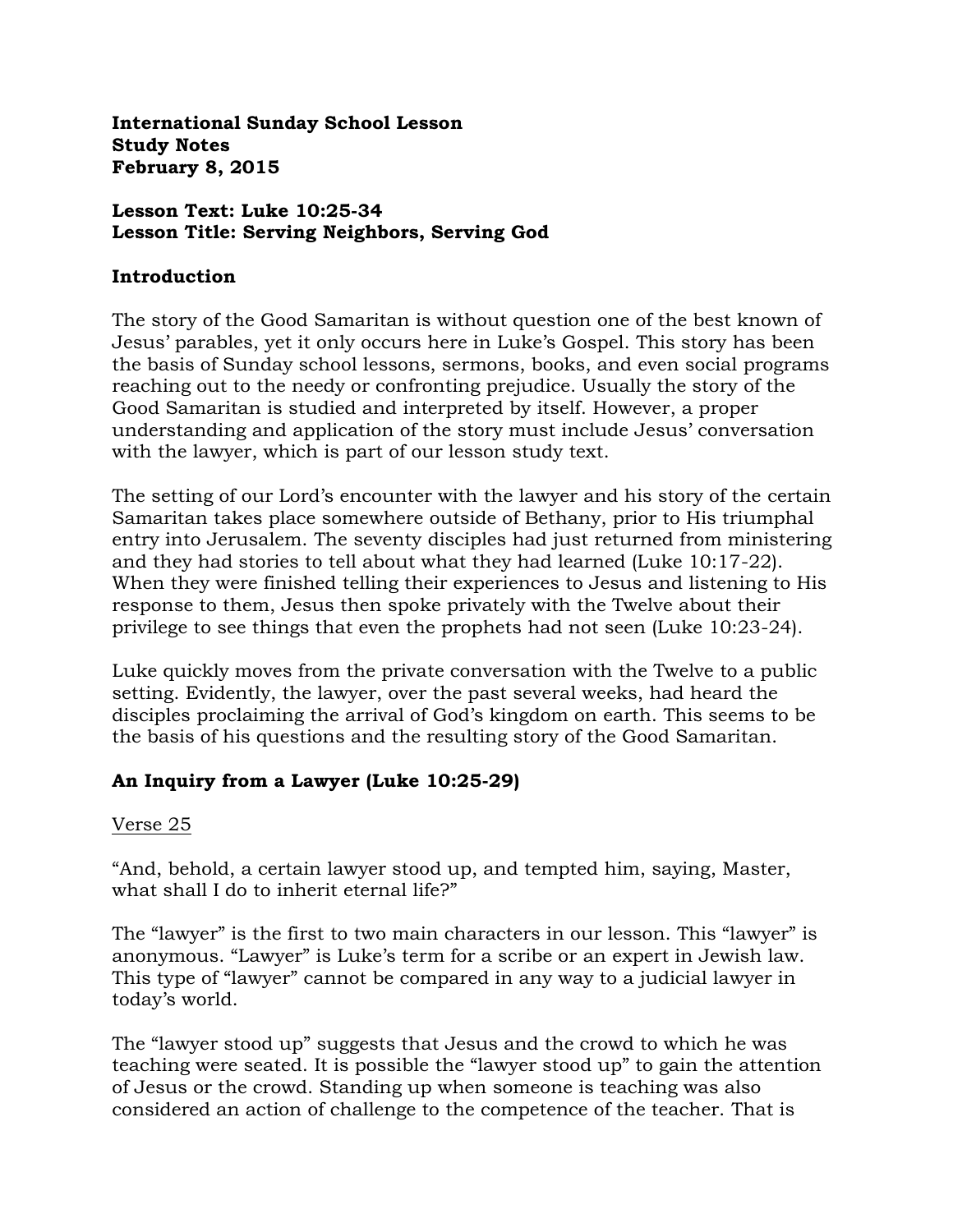significant because of the words "tempting him." The word "tempting" is the Greek word *ekpeirazo* {ek-pi-rad-zo} which means "to test thoroughly." The use of that word tells us the lawyer's motive was one of confrontation and challenge with the purpose of tricking or trapping Jesus.

"Master" or "teacher," is a title of respect. However, because of the lawyer's "standing" and "tempting," the use of the word "Master" can be viewed as sarcastic. It is also important to remember that the religious leaders, the educated, the prominent, and the powerful, had rejected Jesus and His message. They are the *"wise and prudent"* in Luke 10:21 of whom Jesus said that the Father had *"hid these things."* Most of the people who are following Jesus at this point in his ministry are the nobodies of society, the fishermen, the poor, and the unknown. There are no Pharisee's, no Sadducees, no scribes or rabbis or any one that is highly education accepting Jesus' message. But here is a "lawyer" who finds himself one-on-one with Jesus. He is starring eternal life in the eye. He has an opportunity that is beyond description.

The lawyer's question, "What shall I do to inherit eternal life," was not an uncommon question from the populace. This question was addressed to Jesus on numerous occasions (Matthew 19:16-22; 22:35-40; Mark 10:17; Luke 18:18-23). That tells us that the question of eternal life was on the minds of different people in different places. The people in general knew that God had a kingdom and that life would never cease to be. Obviously, this "lawyer" believed in eternal life. He believed he would live forever and that God had a kingdom. His question was, "What do I have to do to live forever in God's kingdom."

First-century Jews believed they automatically inherited the kingdom of God, or "eternal life," because they were children of Abraham. If that be the case, why did the lawyer ask what he had to "do" to have "eternal life?" Although the lawyer didn't ask the question as one seeking a genuine answer, he probably was sincere in wanting to know what Jesus would say. It seems however that he asked the question from the standpoint of a challenge to Jesus' teaching that "eternal life" could only be experienced by faith. In trying to expose Jesus for what he must have concluded as strange teaching, the lawyer only exposed his inadequate understanding of spiritual matters.

### Verse 26

"He said unto him, What is written in the law? how readest thou?"

One would expect Jesus to answer the lawyer's question directly, but he does not. Instead, Jesus asked, "What is written in the law? how readest thou?" It was Jesus who introduced the subject of the "law," not the lawyer. And he presented two questions to the lawyer.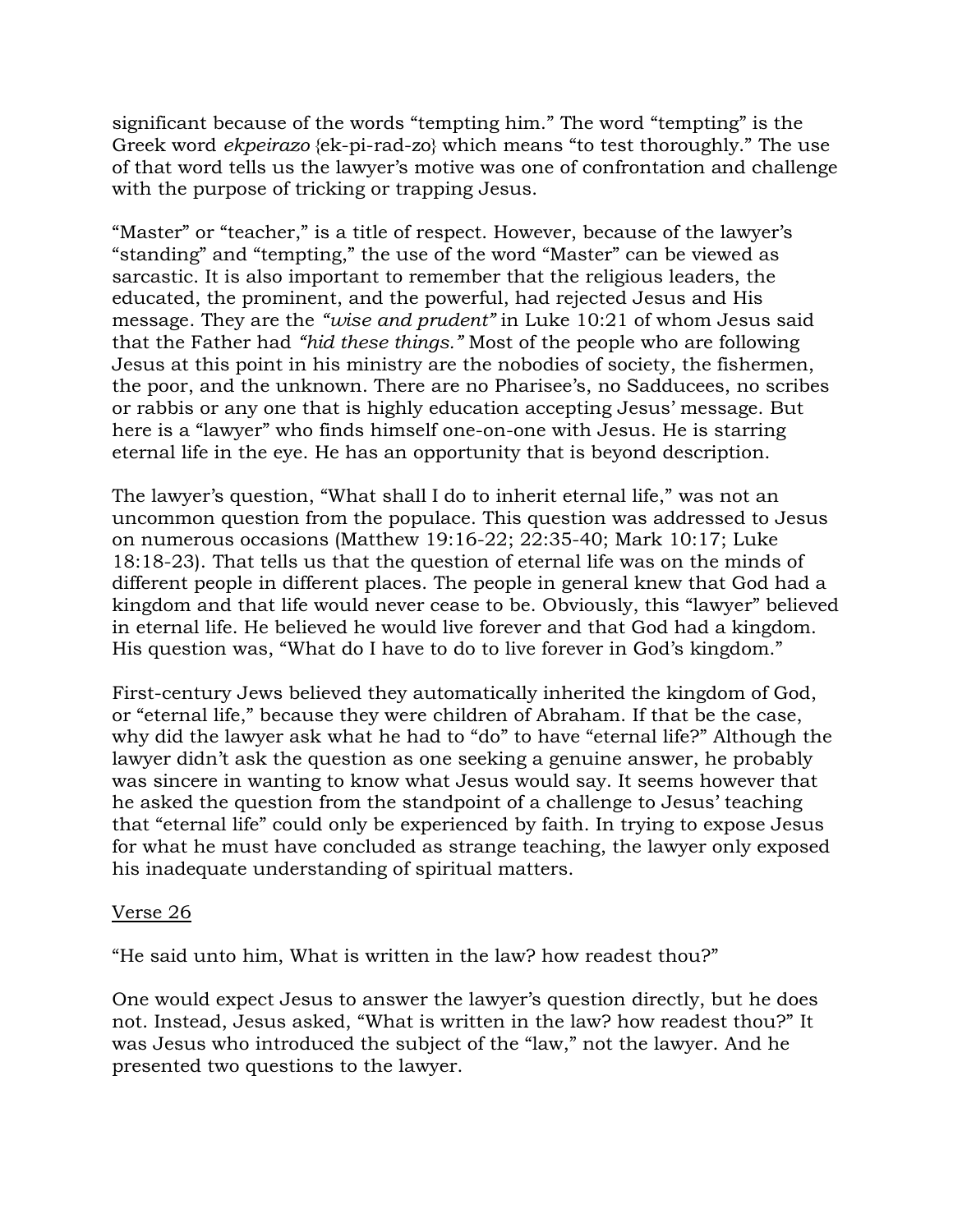First, "What is written in the law" he is asking the lawyer what the Mosaic Law says about eternal life. Jesus says, "You're the expert in the law, you tell Me which of the laws guarantee eternal life?" Second, "How readest thou" means "how to you read it," or "how do you recite it?"

These two questions required the lawyer to respond. Instead of telling the lawyer what to think, Jesus challenged the lawyer to answer the original question, "What shall I do to inherit eternal life" for himself.

## Verse 27

"And he answering said, Thou shalt love the Lord thy God with all thy heart, and with all thy soul, and with all thy strength, and with all thy mind; and thy neighbour as thyself."

Jesus asked the lawyer what role he thought the law played in making it to the kingdom of God. In response to Jesus' questions, the lawyer quoted two Old Testament texts from Deuteronomy 6:5 and Leviticus 19:18. Deuteronomy 6:5, *"And thou shalt love the LORD thy God with all thine heart, and with all thy soul, and with all thy might,"* speaks of man's relationship to God. Leviticus 19:18, *"Thou shalt not avenge, nor bear any grudge against the children of thy people, but thou shalt love thy neighbour as thyself: I am the LORD"* expresses man's relationship with others. By quoting these two verses, the lawyer proves to Jesus that he correctly understood the heart of the law. In other words, the heart of the law was to love God and your neighbor.

The person who perfectly loves God, who perfectly loves others, who is completely self-denying, selfless, this person qualifies for eternal life. That is the answer the lawyer gives.

### Verse 28

"And he said unto him, Thou hast answered right: this do, and thou shalt live."

Jesus said, "You're exactly right. Now go do and you will live." Jesus now uses the word "do." But that's the problem. No one can "do" those two things perfectly. None of us have loved God perfectly, nor have we loved our neighbors perfectly.

### Verse 29

"But he, willing to justify himself, said unto Jesus, And who is my neighbour?"

The lawyer knew he couldn't "do" what the law required. So, "he, willing to justify himself, said unto Jesus, And who is my neighbor?" It would have been a blessing if the lawyer had said, "Master, you're right. Have mercy on me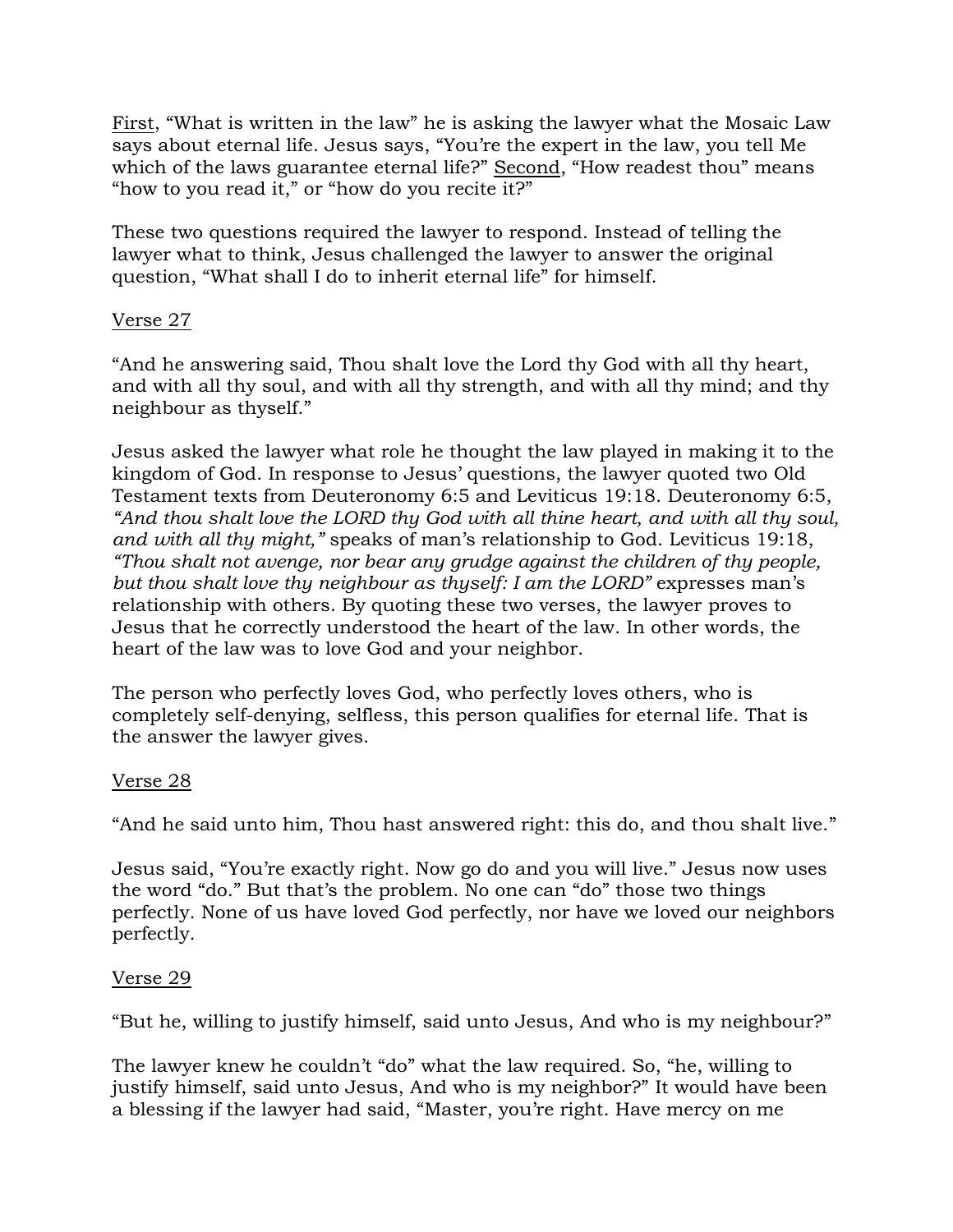because I can't keep the law or fulfill your righteous demands." Instead, he attempted to "justify himself" or "proclaim himself righteous" with a selfish follow-up question, "And who is my neighbor?" Remember, this lawyer is standing in a public arena among the poor and the uneducated who were following Jesus. So he needed to appear to be righteous. He says, "As far as I know, I love God and my neighbor, unless You have a different definition of my neighbour."

What do you suppose was this lawyer's definition of a "neighbour?" He was probably thinking of people in his league, on his educational level, and those who lived in the neighborhood. Could the lawyer's question also be, "You're not implying I should love people such as are gathered here are you? You're not telling me I should love Gentiles are you?"

It's interesting that the lawyer doesn't mention God in his attempt to justify himself. He only mentions his "neighbour." He won't even consider the possibility that he doesn't love God perfectly. He just gave absolutely no thought to the possibility that he may not be right with God. Like most sinners today, it wasn't even in his thought process. And that is eternally dangerous!

# **A Story from the Lord (Luke 10:30-34)**

Jesus' story of the certain Samaritan is among the most instructive and powerful to be found both in and out of the Bible. It is significant that Jesus made a Samaritan the hero of the story. Jesus was a Jew, and he told the story to a lawyer who was a strict Jew. Jews and Samaritans had been hostile and prejudice toward each other for centuries. A priest and a Levite are also part of the story. So everyone in the story knew what the law required in regard to loving God and loving others. That is, everyone except the Samaritan!

Jesus told the story in a setting that His audience was easily recognize. When Jews traveled from Judea to Galilee, thy typically traveled down the mountains toward the Jordan River. They did this to keep from going through Samaria, which lay between Judea and Galilee. Jews hated the Samaritans and would take the longer route rather than set foot in their territory. The lawyer had no doubt taken this road to Jericho many times. But being a lawyer and man of notable reputation, it is highly unlikely that he ever traveled this road alone. Jesus tells this story so the lawyer would see himself alone and helpless.

### Verse 30

"And Jesus answering said, A certain man went down from Jerusalem to Jericho, and fell among thieves, which stripped him of his raiment, and wounded him, and departed, leaving him half dead."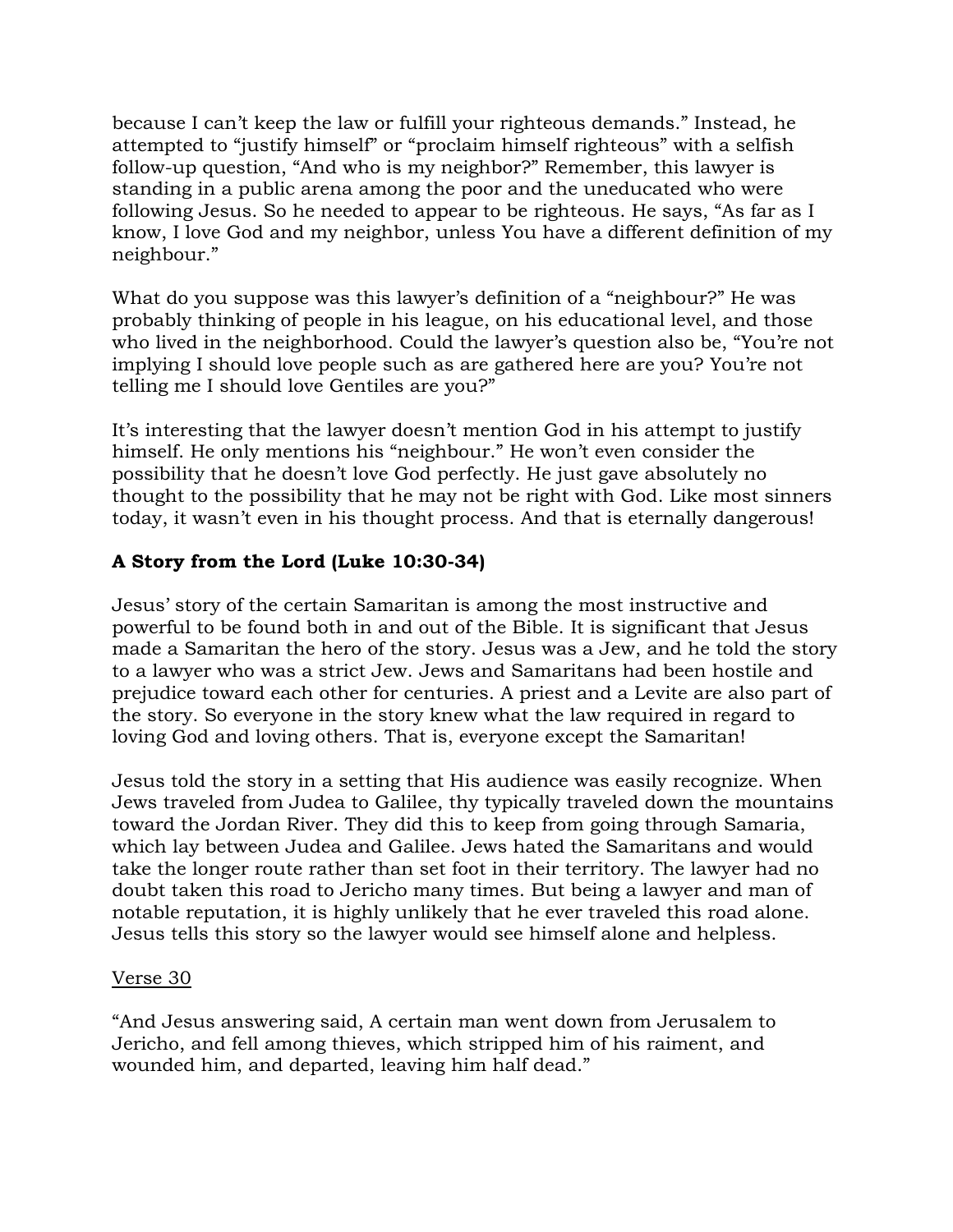The route from "Jerusalem to Jericho" was perfect terrain for thieves and robbers. Jesus introduces "a certain man" who was traveling this route and "fell among thieves." They "stripped him of his raiment, and wounded him, and departed, leaving him half dead." "Thieves" means there was more than one attacking this individual man who was all alone.

The "thieves" took the man's valuables, his clothing, and "wounded him" to the point of near death. If that wasn't enough, they left him "half dead." The words "half dead" means "entirely exhausted, unable to survive without help." His condition was such that dead was sure if no one came to his aid.

### Verse 31

"And by chance there came down a certain priest that way: and when he saw him, he passed by on the other side."

"By chance" should not be understood as mere "chance." It basically means "it happened." The word is used by Jesus here as a type of irony. Remember, He's talking to a lawyer about the law. So, Jesus is saying, "Guess what, a priest who knew what the law required came by."

There was "a certain priest" that came by where the man lay. This "priest" may have been returning home after completing his service in Jerusalem. This "priest" represented hope to this beaten man. He was someone who could help the beaten man. In addition, he was "a priest." A "priest" was a man called by God to mediate the relationship between God and man. This priest "saw" the beaten man but instead of helping him, "he passed by on the other side."

Luke doesn't tell us why the priest avoided the beaten man. A logical reason would have been *ritual purity*. Any contact with a corpse would have rendered the priest unclean for service. Since the man was "half dead" he might have appeared to be completely dead. Another possible reason the priest avoided the beaten man was fear of becoming a victim himself. That is suggested in the words "passed by on the other side." "Other side" suggests the priest may have thought the beaten man may have been a decoy to fool him into stopping which may endanger his life.

### Verse 32

"And likewise a Levite, when he was at the place, came and looked on him, and passed by on the other side."

"Likewise," or in similar fashion, "a Levite" came by the crime scene "and looked on him" and also "passed by on the other side." "Levites" were those who assisted the priests in their services. A "Levite" didn't need to worry about ritual purity. The words "see" and "looked on" are the same Greek word. Both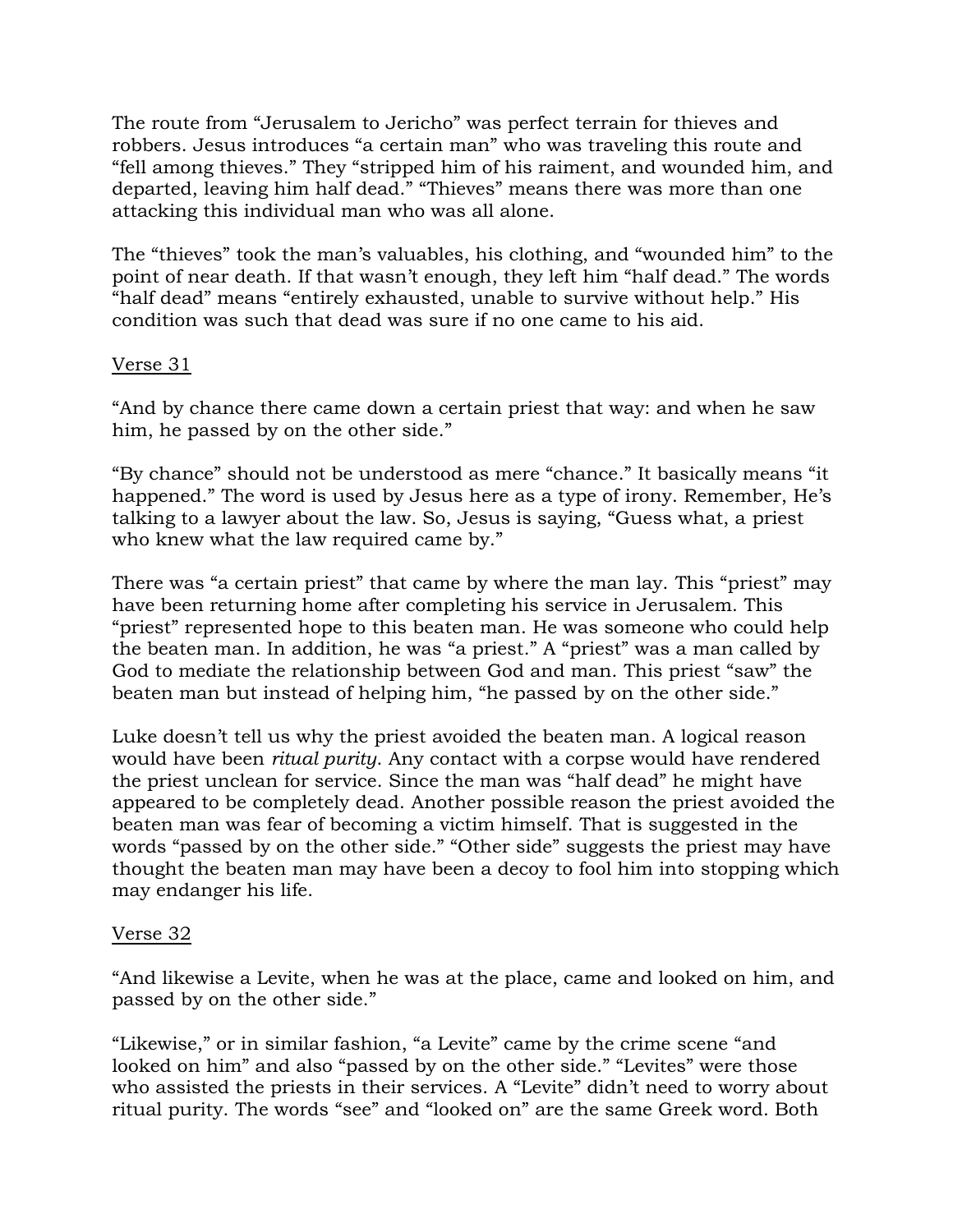the priest and Levite were aware by seeing and looking at the condition of the man and the fact that he needed help. But both "passed by on the other side."

Both the "priest" and the "Levite" showed up at this man's time of greatest need and both did nothing to help. They represent organized religion with all the titles and the appearances of what is right and yet neither was willing to risk anything to help a dying man. They were selfish, failed to show mercy, and neglected the help meet the basic need of the beaten man. One wonders if they would have even dialed 911 had it been available! They were professing to serve God without serving their neighbor.

### Verse 33-34

"But a certain Samaritan, as he journeyed, came where he was: and when he saw him, he had compassion on him, And went to him, and bound up his wounds, pouring in oil and wine, and set him on his own beast, and brought him to an inn, and took care of him."

Can you imagine the lawyer's reaction when he heard the words, "But a certain Samaritan, as he journeyed, came where he was?" Why did Jesus introduce a half-breed pagan into this story? The hated "Samaritan," passed by the beaten man just like the priest and Levite. The difference is, "when he saw him, he had compassion on him…" and did something about it.

This "Samaritan" was acting out of love. First, he made his *touch* available to the beaten man. He "went to him, and bound up his wounds, pouring in oil and wine." This action is impossible without touching the individual. The binding of the wounds and the application of the oil and wine provided cleansing for the wounded areas and prevention from further infection. The "oil" would be used for comfort and soothing of the pain. Second, he made his *time* available to the beaten man. This "certain Samaritan" was going somewhere just like the priest and Levite. He had plans to fulfill and places to be, yet he saw a need and was willing to use his time and help. Third, he made his *treasure* available to the beaten man. After placing the beaten man on "his own beast," he "brought him to an inn, and took care of him." The words "took care of him" means he cared for him like a physician and a brother. In addition to the bandages, the oil and the wine, he invested his own wages on a stranger. Luke 10:35 says, *"he took out two pence, and gave them to the host." "Two pence"* was the equivalent of a days' wages. He also promised to return and check on the wounded man and if anymore was owed, he would pay.

### **Conclusion**

Jesus' story left the lawyer with only one correct answer and a big decision to make in his life. When Jesus asked the lawyer, *"Which now of these three,*